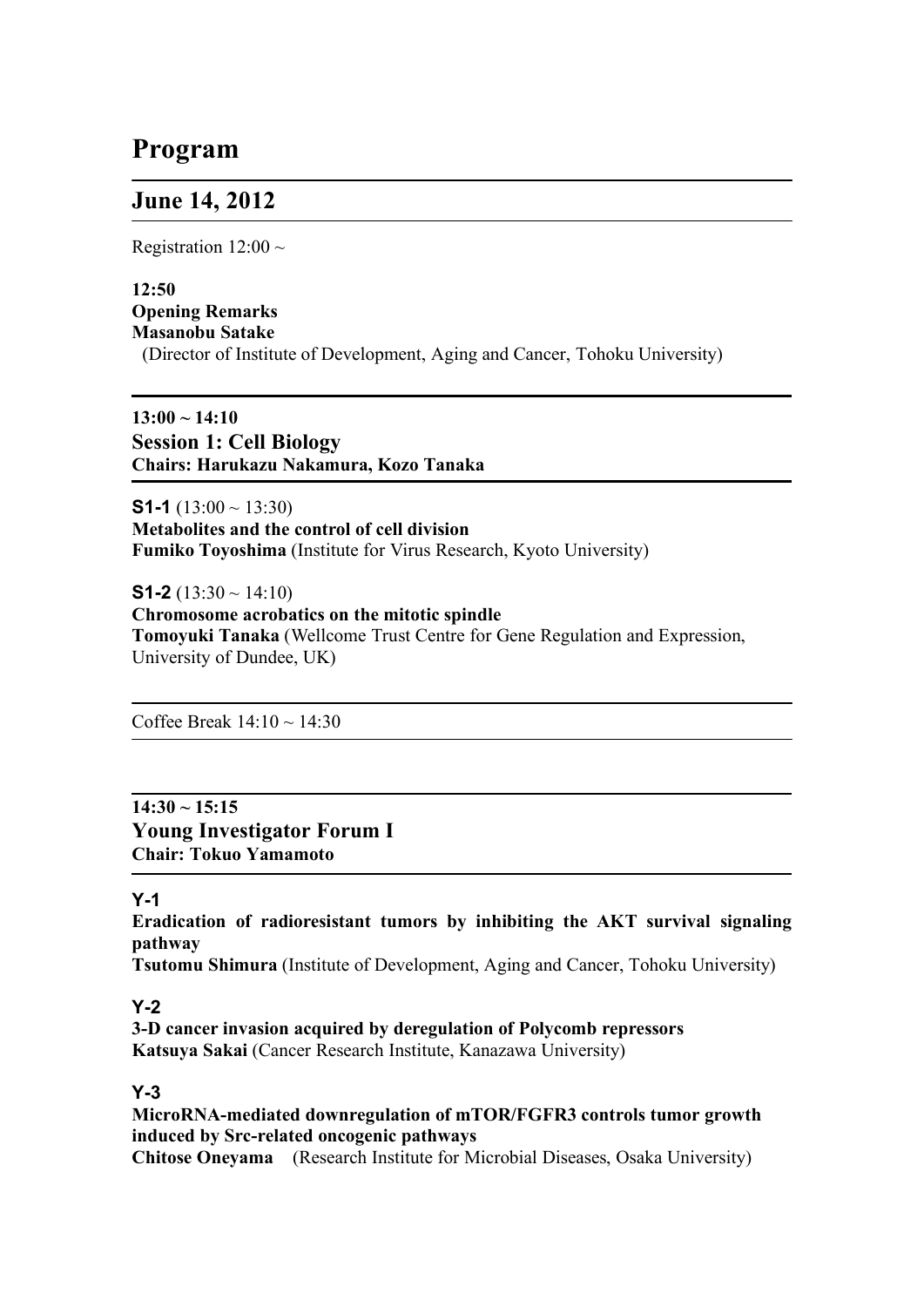Short Break  $15:15 \sim 15:25$ 

# **15:25 ~ 16:10 Young Investigator Forum II Chair: Yasuhisa Matsui**

#### **Y-4**

**Toward understanding and control of cancer stem cells using IVV-HiTSeq for personal omics**

**Etsuko Miyamoto-Sato** (Institute of Medical Science, The University of Tokyo)

#### **Y-5**

**Functional interaction between stress response gene ATF3 and p53 Junya Kawauchi** (Medical Research Institute, Tokyo Medical and Dental University)

# **Y-6**

**The FBXL5-IRP2 axis is integral to control of iron metabolism** *in vivo* **Toshiro Moroishi** (Medical Institute of Bioregulation, Kyushu University)

Short Break  $16:10 \sim 16:20$ 

**16:20 ~ 17:05 Young Investigator Forum III Chair: Toshihiko Ogura**

# **Y-7**

**Regulation of transcription and development by histone methylation Makoto Tachibana** (Institute for Virus Research, Kyoto University)

# **Y-8**

**Roles of basement membrane for tissue architecture during mouse embryonic development**

**Sugiko Futaki** (Institute for Protein Research, Osaka University)

# **Y-9**

**Vascular formation requires crosstalks between endothelial cells and primitive erythroblasts at the early stage of their development Atsuo Iida** (Institute for Frontier Medical Sciences, Kyoto University)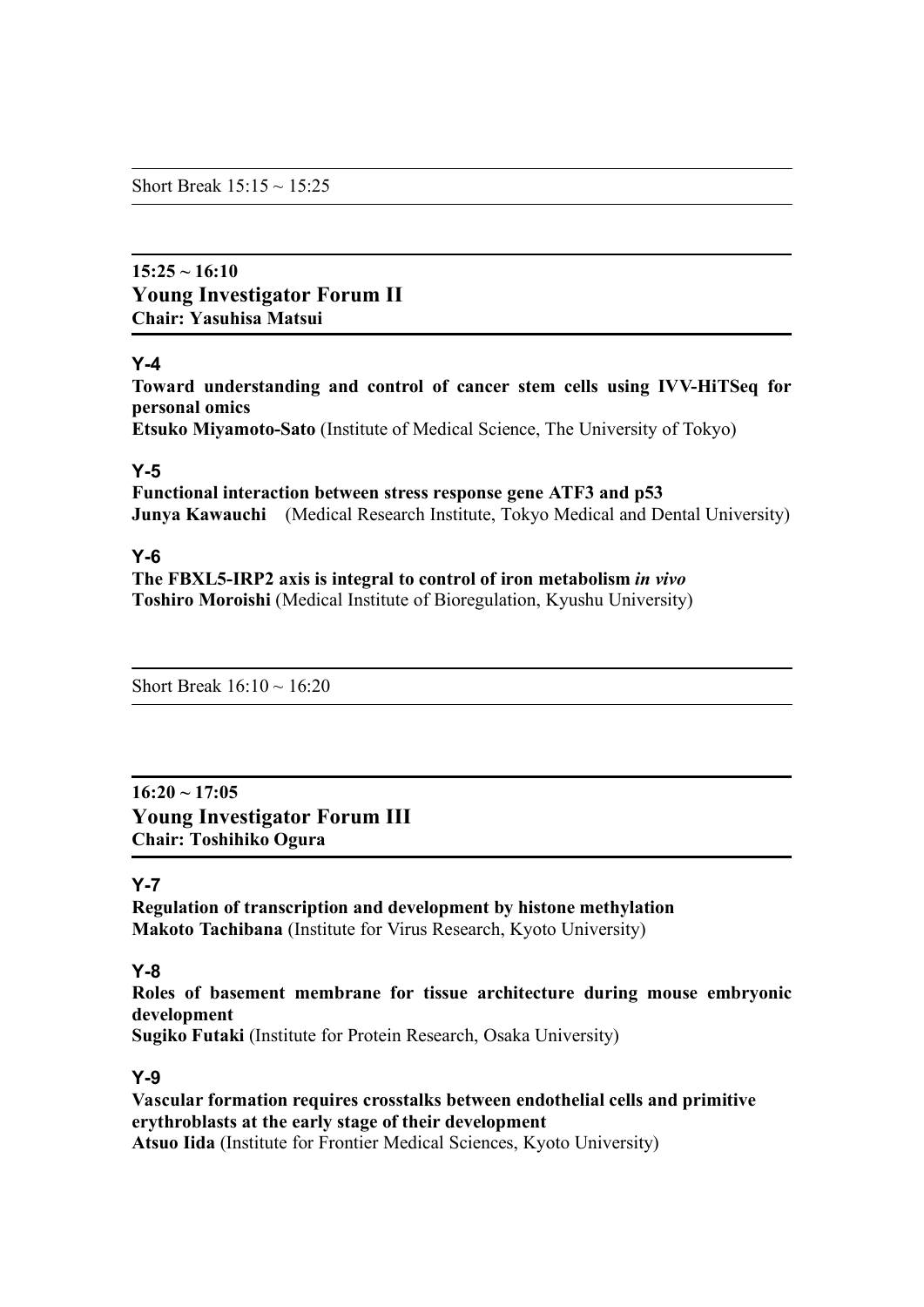# **P-1**

**Binding of Nogo and MHCI to PirB regulates mast cells and allergy Natsuko Shinozaki** (Institute of Development, Aging and Cancer, Tohoku University)

# **P-2**

**The role of Polycomb group protein Rybp in neural development**

**Eri Kawakami** (Institute of Medical Science, The University of Tokyo)

# **P-3**

**Cross-talk between Shh-Gli and JSAP1-JNK signaling pathways in regulation of cell proliferation and differentiation**

**Tokiharu Sato** (Cancer Research Institute, Kanazawa University)

#### **P-4**

**The roles of ER lectins in the protein quality control Tsutomu Fujimori** (Institute for Frontier Medical Sciences, Kyoto University)

# **P-5**

# **Functional role of Pumilio in RLR-mediated antiviral signaling**

**Ryo Narita** (Institute for Virus Research, Kyoto University)

# **P-6**

**RIG-like receptor-independent antiviral response to murine leukemia virus mediated by zinc finger antiviral protein**

**Hanna Lee** (Research Institute for Microbial Diseases, Osaka University)

# **P-7**

**A hyper-acidic tag (FATT-tag) enables soluble expression and easy production of extracellular proteins in** *E.coli* **with a simplified refolding protocol Takeshi Sangawa** (Institute for Protein Research, Osaka University)

#### **P-8**

**Coxsackievirus B3 is an oncolytic virus with immunostimulatory properties that is active against lung adenocarcinoma**

**Shohei Miyamoto** (Medical Institute of Bioregulation, Kyushu University)

# **P-9**

**Role of CD72 polymorphism in development of autoimmune disease in** *lpr* **mice Miduo Xu** (Medical Research Institute, Tokyo Medical and Dental University)

# **P-10**

**Hemodynamics-dependent valvulogenesis of zebrafish heart mediated by microRNA-21**

**Toshihiro Banjo** (Institute of Development, Aging and Cancer, Tohoku University)

# **P-11**

**Heat shock inducible protein abolishes yeast prions together with ER stress Chie Arai** (Institute of Medical Science, The University of Tokyo)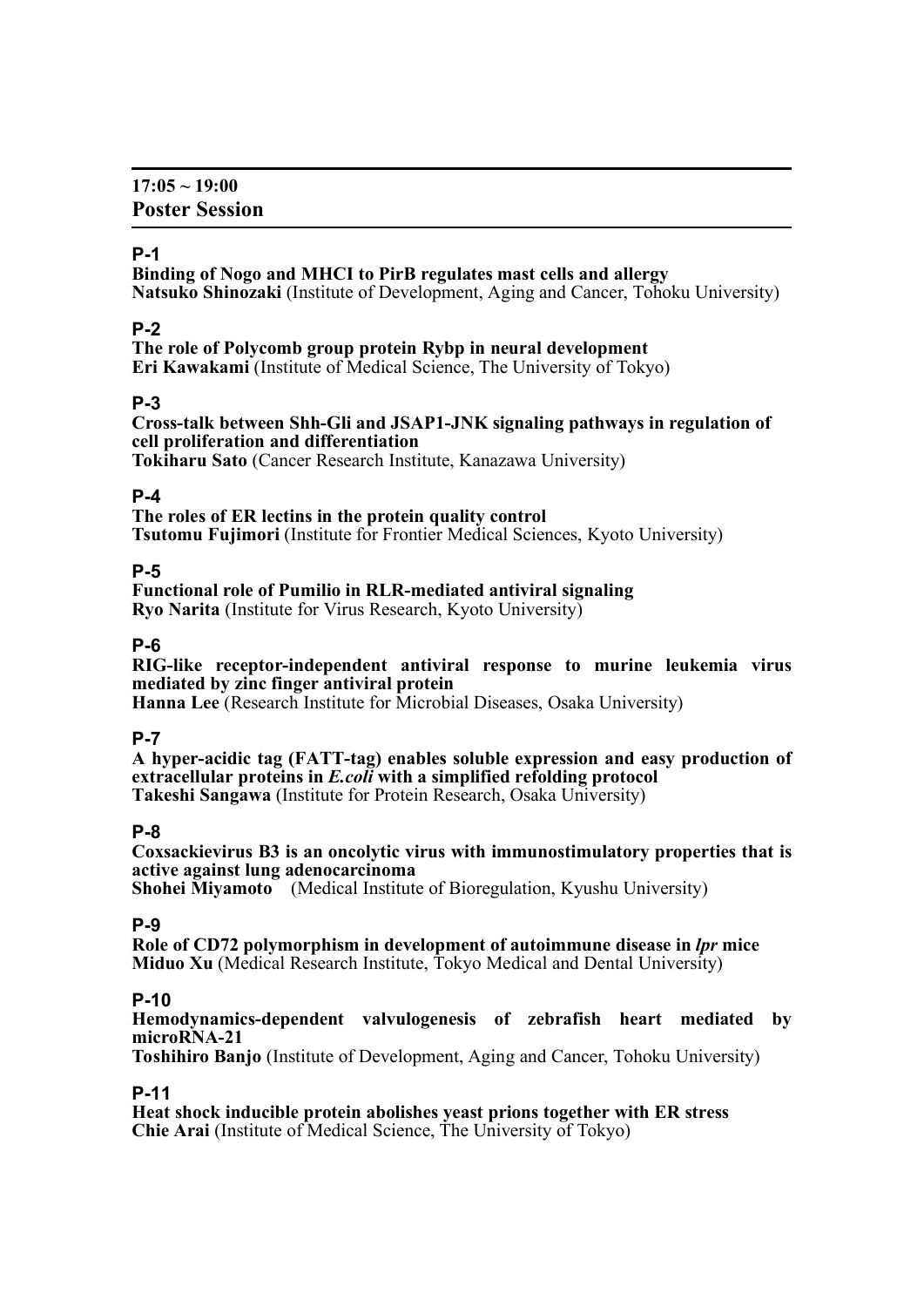# **P-12**

**Undifferentiated cancer stem cell-like phenotypes induced by Rb-p53 inactivation Shunsuke Kitajima** (Cancer Research Institute, Kanazawa University)

#### **P-13**

**Roles of a transmembrane metalloprotease ADAM10 in zebrafish vasculogenesis Anna Tomosawa** (Institute for Frontier Medical Sciences, Kyoto University)

#### **P-14**

**HTLV-1 bZIP factor-mediated dysfunction of regulatory T cells** *in vivo* **Paola Miyazato** (Institute for Virus Research, Kyoto University)

#### **P-15**

**A trial to form an organ from ES cells--- a rat thymus in rat-nude mouse chimera Ayako Isotani** (Research Institute for Microbial Diseases, Osaka University)

#### **P-16**

*In vitro* **reconstitution of homotypic membrane fusion in ER Shintaro Sugiura** (Institute for Protein Research, Osaka University)

#### **P-17**

**Escape of proteins from mitochondria upon mitophagy Shotaro Saita** (Medical Institute of Bioregulation, Kyushu University)

#### **P-18**

**Discovery of the pro-apoptotic genes induced by tumor suppressor p53 Nurmaa Dashzeveg** (Medical Research Institute, Tokyo Medical and Dental University)

# **P-19**

**Neural correlates of the human urge to imitate Sugiko Hanawa** (Institute of Development, Aging and Cancer, Tohoku University)

#### **P-20**

**Cleavage of hepatocyte growth factor activator inhibitor-1 by membrane-type MMP-1 stimulates tumor invasive growth**

**Takahiro Domoto** (Cancer Research Institute, Kanazawa University)

# **P-21**

**Modelling Duchenne muscular dystrophy (DMD) with human induced pluripotent stem cells**

**Emi Shoji** (Institute for Frontier Medical Sciences, Kyoto University)

**19:00 ~ 21:00 Reception**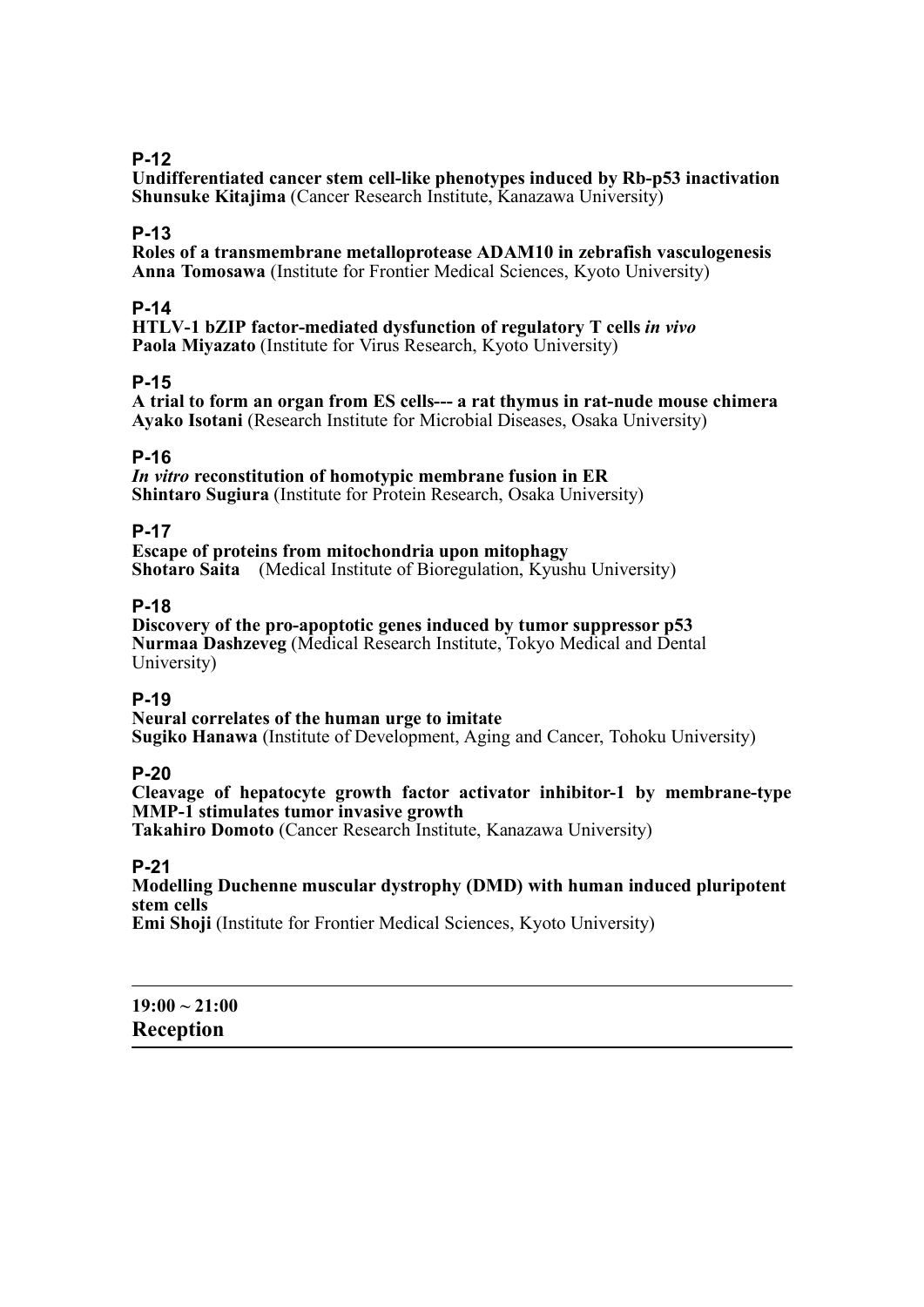# **June 15, 2012**

**9:00 ~ 10:40 Session 2: Cancer and Stem Cell Biology Chairs: Chikashi Ishioka, Yasufumi Sato**

**S2-1** (9:00  $\sim$  9:30) **Roles of PI3K-AKT-mTOR signaling in the maintenance of the stem cell properties in normal hematopoisis and leukemia Atsushi Hirao** (Cancer Research Institute, Kanazawa University)

**S2-2** (9:30  $\sim$  10:00) **Roles of Ral GTPase in bladder cancer progression Hisanori Horiuchi** (Institute of Development, Aging and Cancer, Tohoku University)

**S2-3** (10:00  $\sim$  10:40) **Antiangiogenesis in hepatocellular carcinoma Dan G. Duda** (Harvard University, Massachusetts General Hospital, Boston, USA)

Coffee Break  $10:40 \sim 11:00$ 

**11:00 ~ 12:00 Session 3: Immune Regulation Chairs: Toshiyuki Takai, Kouetsu Ogasawara**

**S3-1** (11:00  $\sim$  11:30) **Mechanisms of immune evasion by a protozoan parasite** *Toxoplasma gondii* **Masahiro Yamamoto** (Research Institute for Microbial Diseases, Osaka University)

**S3-2** (11:30  $\sim$  12:00) **Mucosal decisions for mutualism, inflammation and elimination Hiroshi Kiyono** (Institute of Medical Science, The University of Tokyo)

**12:00 ~ 13:30** Lunch and Network Organizer Meeting